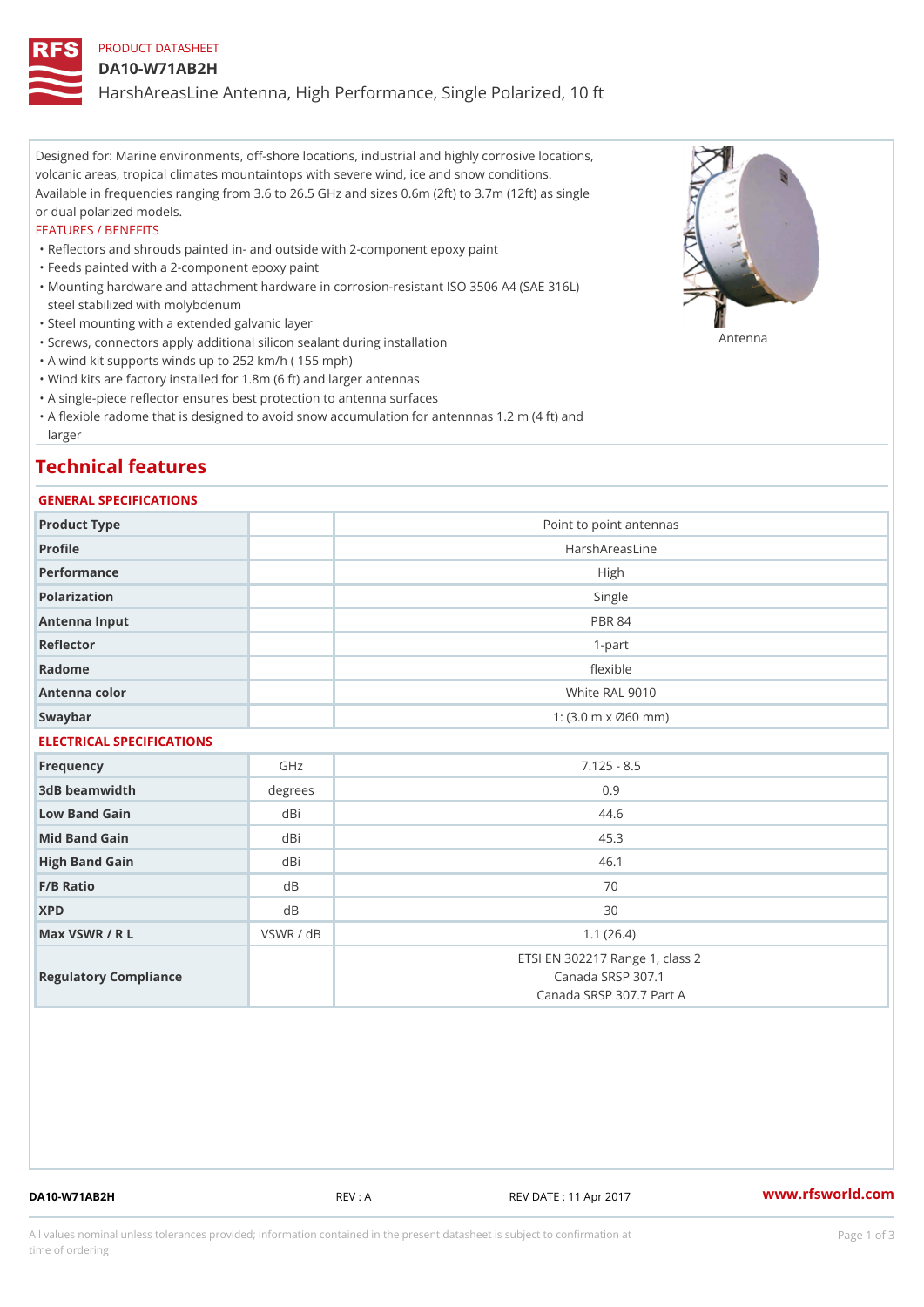## PRODUCT DATASHEET

DA10-W71AB2H

HarshAreasLine Antenna, High Performance, Single Polarized, 10 ft

| MECHANICAL SPECIFICATIONS                     |              |                                     |  |  |
|-----------------------------------------------|--------------|-------------------------------------|--|--|
| Diameter                                      | ft $(m)$     | 10(3)                               |  |  |
| Elevation Adjustment                          | degree       | ± 5                                 |  |  |
| Azimuth Adjustment                            | degrees      | ± 5                                 |  |  |
| Polarization Adjustment                       | degrees      | ± 5                                 |  |  |
| Mounting Pipe Diameter<br>minimum             | $mm$ (in)    | 114(4.5)                            |  |  |
| Mounting Pipe Diameter<br>$m$ a x i $m$ u $m$ | $mm$ (in)    | 114(4.5)                            |  |  |
| Approximate Weight                            | $kg$ (lb)    | 290 (638)                           |  |  |
| Survival Windspeed                            | $km/h$ (mph) | 252 (155)                           |  |  |
| Operational Windspeed                         | $km/h$ (mph) | 190 (118)                           |  |  |
| <b>STRUCTURE</b>                              |              |                                     |  |  |
| Radome Material                               |              | PVC coated fabric                   |  |  |
| FURTHER ACCESSORIES                           |              |                                     |  |  |
| optional Swaybar                              |              | 1: SMA-SK-60-3000A (3.0 m x Ø60 mm) |  |  |

Further Accessories SMA-SKO-UNIVERSAL-L : Universal sway bar fixation kit

### MOUNT OUTLINE

| Dimension A                                                 | m m<br>(i <sub>n</sub> ) | 3220 (126.8) |
|-------------------------------------------------------------|--------------------------|--------------|
| Dimension B                                                 | m m<br>(in)              | 1640 (64.6)  |
| Dimension C                                                 | m m<br>(i <sub>n</sub> ) | 550 (21.7)   |
| Dim D-<br>$114$ m m (4.5 _ ir) $\mathbb{R}$ im $\mathbb{R}$ | m m                      | 190 (7.5)    |
| Dimension E                                                 | m m<br>(i n)             | 370 (14.6)   |
| $Dimension_F$                                               | m m<br>(in)              | 1440 (56.9)  |

DA10-W71AB2H REV : A REV DATE : 11 Apr 2017 [www.](https://www.rfsworld.com)rfsworld.com